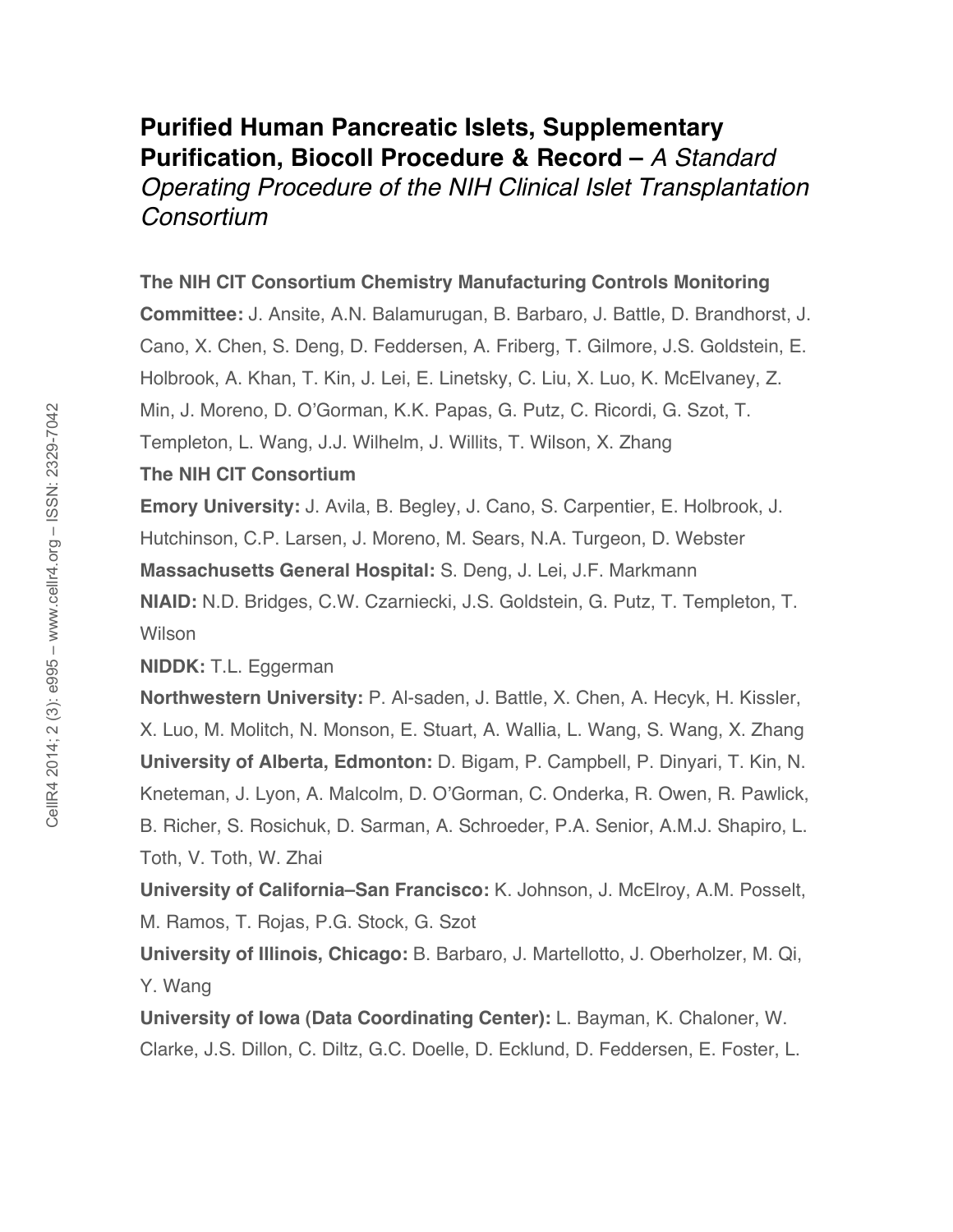G. Hunsicker, C. Jasperson, D-E Lafontant, K. McElvaney, T. Neill-Hudson, D. Nollen, J. Qidwai, H. Riss, T. Schwieger, J. Willits, J. Yankey **University of Miami:** R. Alejandro, A.C. Corrales, R. Faradji, T. Froud, A.A. Garcia, E. Herrada, H. Ichii, L. Inverardi, N. Kenyon, A. Khan, E. Linetsky, J. Montelongo, E. Peixoto, K. Peterson, C. Ricordi, J. Szust, X. Wang **University of Minnesota:** M.H. Abdulla, J. Ansite, A.N. Balamurugan, M.D. Bellin, M. Brandenburg, T. Gilmore, J. V. Harmon, B.J. Hering, R. Kandaswamy, G. Loganathan, K. Mueller, K.K. Papas, J. Pedersen, J.J. Wilhelm, J. Witson **University of Pennsylvania:** C. Dalton-Bakes, H. Fu, M. Kamoun, J. Kearns, Y. Li, C. Liu, E. Luning Prak, Y. Luo, E. Markmann, Z. Min, A. Naji, M. Palanjian, M. Rickels, R. Shlansky-Goldberg, K. Vivek, A.S. Ziaie **University of Wisconsin:** L. Fernandez, D.B. Kaufman, L. Zitur **Uppsala University:** D. Brandhorst, A. Friberg, O. Korsgren

Supported by grants from the National Institute of Allergy and Infectious Diseases and the National Institute for Diabetes and Digestive and Kidney Diseases.

- At Emory University, U01AI089317.
- At Northwestern University, U01AI089316.
- At the University of Alberta, Edmonton: U01AI065191.
- At the University of California, San Francisco, U01DK085531.
- At the University of Illinois, Chicago, 5U01DK070431-10.
- At the University of Iowa, U01DK070431.
- At the University of Miami, U01DK070460.
- At the University of Minnesota, U01AI065193.
- At the University of Pennsylvania, U01DK070430.
- At Uppsala University, U01AI065192.

In addition, the study was supported by the following GCRC and CTSA awards:

• At Emory University: UL1TR000454.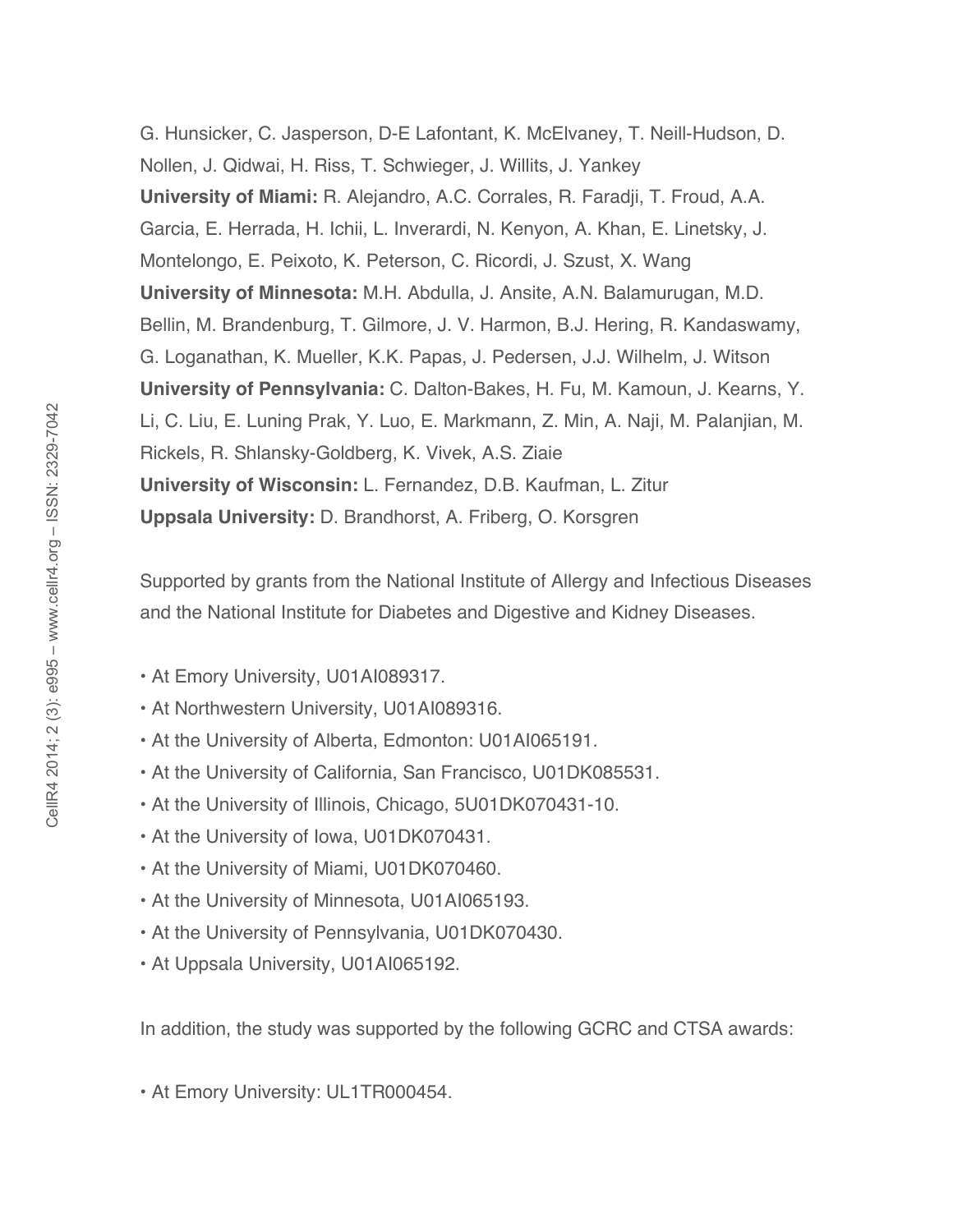- At Northwestern University: 5UL1RR025741 and 8UL1TR000150.
- At the University of California, San Francisco, UL1TR000004.
- At the University of Illinois, Chicago, UL1TR000050.
- At the University of Miami: 1UL1TR000460.
- At the University of Minnesota: 5M01-RR000400 and UL1TR000114.
- At the University of Pennsylvania: UL1TR000003.

Address correspondence to: Camillo Ricordi MD, Chairman, CIT Steering Committee, ricordi@miami.edu

# *To
cite
this
article*

*Purified Human Pancreatic Islets, Supplementary Purification, Biocoll Procedure & Record – A Standard Operating Procedure of the NIH Clinical Islet Transplantation Consortium*

CellR4 2014; 2 (3): e995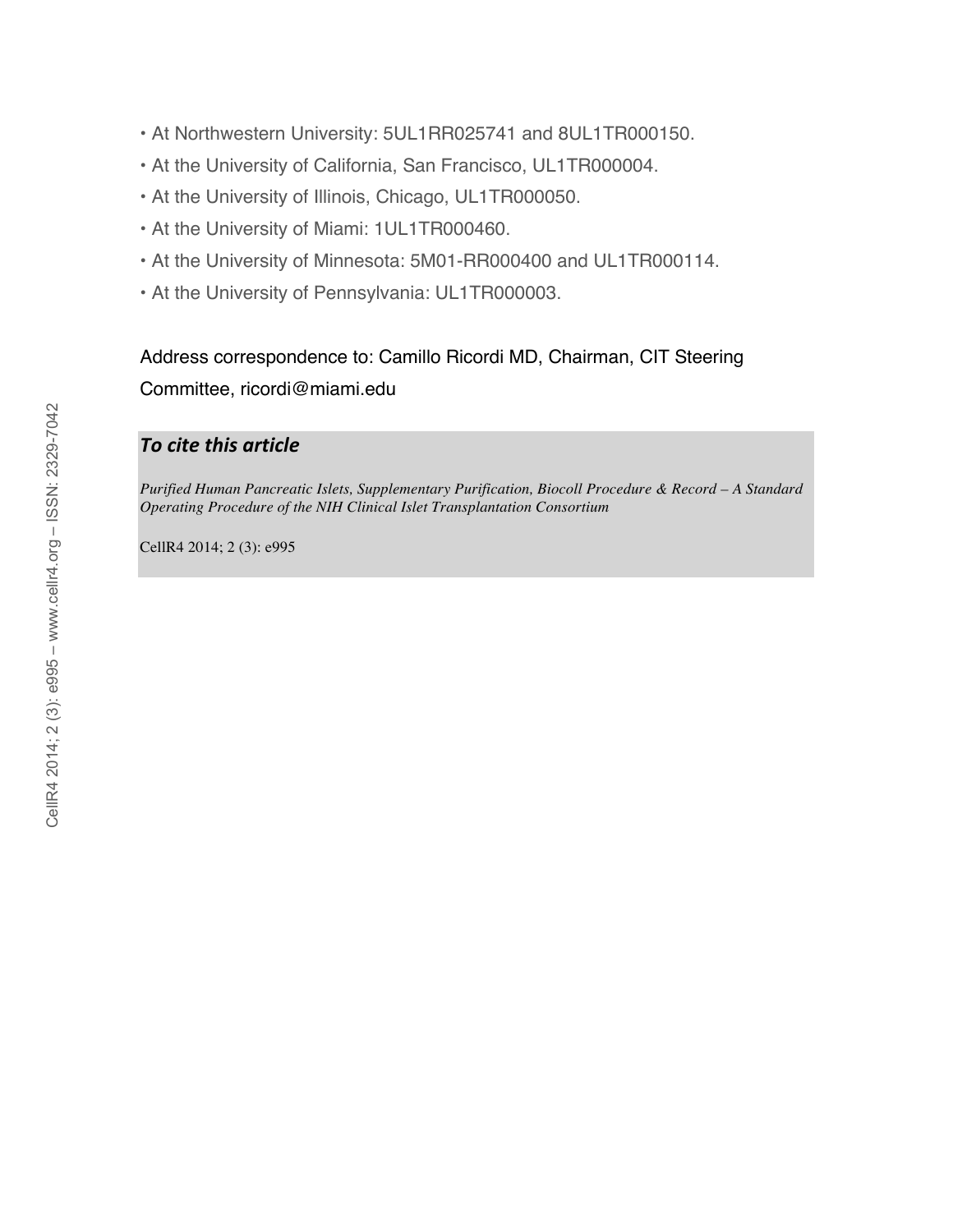| DAIT, NIAID, NIH                        |                     |                        |                        |     |             |  |  |  |
|-----------------------------------------|---------------------|------------------------|------------------------|-----|-------------|--|--|--|
|                                         |                     | <b>SOP</b>             |                        |     |             |  |  |  |
|                                         |                     | <b>ATTACHMENT</b>      |                        |     |             |  |  |  |
| Document No.                            | <b>Revision No.</b> | <b>Effective Date</b>  | <b>Supersedes Date</b> |     | Page 1 of 5 |  |  |  |
| 3109, B <sub>02</sub>                   | 00                  | <b>25 October 2010</b> |                        | N/A |             |  |  |  |
| <b>Document Title:</b>                  |                     |                        |                        |     |             |  |  |  |
| <b>PURIFIED HUMAN PANCREATIC ISLETS</b> |                     |                        |                        |     |             |  |  |  |

# **SUPPLEMENTARY PURIFICATION, CONTINUOUS BIOCOLL PROCEDURE & RECORD**

## **1.0 MATERIALS:**

| <b>Material</b>                                         | <b>Source</b>              | Lot $#$ | <b>Expiration</b><br><b>Date</b> | Quantity<br><b>Required</b> | Quantity<br><b>Used</b> |
|---------------------------------------------------------|----------------------------|---------|----------------------------------|-----------------------------|-------------------------|
| Viaspan<br>(UW Solution)                                |                            |         |                                  | $314.3$ mL                  | mL                      |
| <b>Biocoll Separating</b><br>Solution, Density<br>1.100 | Biochrome<br>AG/ Cedarlane |         |                                  | $105.7$ mL                  | m <sub>L</sub>          |

#### **2.0 PROCEDURE:**

#### **Note: When using this Biocoll Supplementary Purification procedure, up to 45 mL of packed tissue volume can be loaded on the COBE for each run. It is very important not to overload the COBE.**

**Note: The volume of UW Solution for each run remains constant, regardless of the volume of the packed tissue.** 

Volume of UW Solution used for each COBE run: mL

Total Packed Tissue Volume: mL

Number of COBE runs:

Packed Tissue Volume prepared for each COBE run: \_\_\_\_\_\_ mL

Performed by: <u>Date:</u> Date:

2.2 Incubate the tissue in UW solution for 30 minutes on ice or in the cold room, using the Maxirotator (or mix the tissue in the tube by swirling every 5 minutes).

| Performed by: | Date: |
|---------------|-------|
|               |       |

- 2.3 Preparation of Biocoll Heavy (49% Biocoll/51% UW Solution mixed) and Light (30% Biocoll/70% UW Solution mixed) density gradients:
	- 2.3.1 Pipette 66.3 mL of UW Solution into one sterile bottle. Label this Bottle with "**Heavy Gradient**," Islets Lot Number, date and time of preparation, and initials of preparer.
	- 2.3.2 Pipette 98.0 mL of UW Solution into another sterile bottle. Label this Bottle with "**Light Gradient**," Islets Lot Number, date and time of preparation, and initials of preparer.

Islets Lot Number:

<sup>2.1</sup> Prepare the tissue by adding 150 mL of UW Solution to the Supplementary Purification Islets from PBR Section 8.5.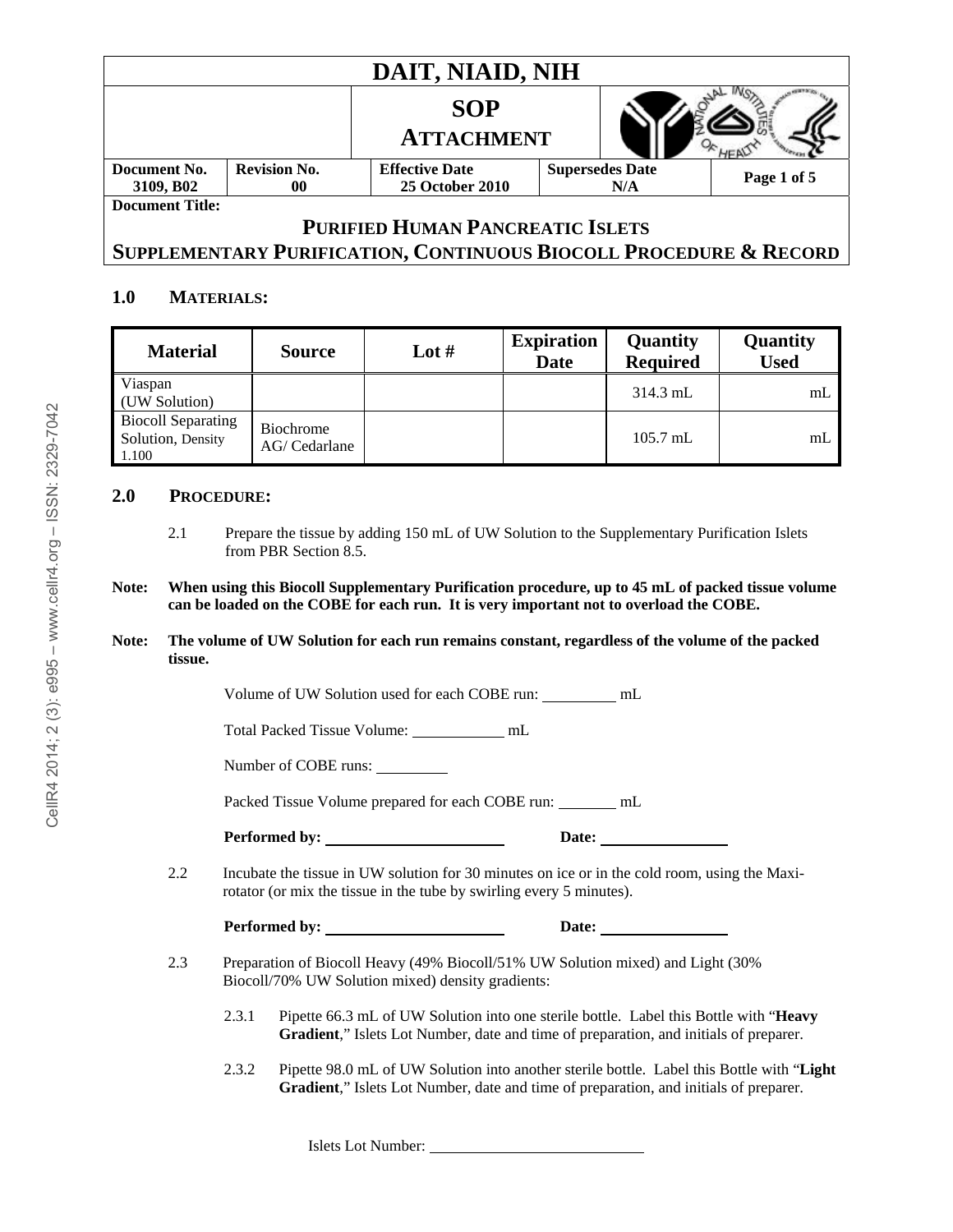| Document No.<br>3109, B02                                         | <b>Revision No.</b><br>0 <sub>0</sub>                                                                                                                                                                                                                     | <b>Effective Date</b><br>25 October 2010                                                                                                                              | <b>Supersedes Date</b><br>N/A | Page 2 of 5 |  |  |  |  |  |
|-------------------------------------------------------------------|-----------------------------------------------------------------------------------------------------------------------------------------------------------------------------------------------------------------------------------------------------------|-----------------------------------------------------------------------------------------------------------------------------------------------------------------------|-------------------------------|-------------|--|--|--|--|--|
| <b>Document Title:</b>                                            |                                                                                                                                                                                                                                                           |                                                                                                                                                                       |                               |             |  |  |  |  |  |
| <b>PURIFIED HUMAN PANCREATIC ISLETS</b>                           |                                                                                                                                                                                                                                                           |                                                                                                                                                                       |                               |             |  |  |  |  |  |
| SUPPLEMENTARY PURIFICATION, CONTINUOUS BIOCOLL PROCEDURE & RECORD |                                                                                                                                                                                                                                                           |                                                                                                                                                                       |                               |             |  |  |  |  |  |
|                                                                   | 2.3.3<br>Pipette 63.7 mL of 1.10 g/mL Biocoll Gradient Solution into the bottle labeled "Heavy<br>Gradient" and quickly swirl bottle to mix properly.                                                                                                     |                                                                                                                                                                       |                               |             |  |  |  |  |  |
|                                                                   |                                                                                                                                                                                                                                                           |                                                                                                                                                                       |                               |             |  |  |  |  |  |
|                                                                   | 2.3.4<br>Pipette 42.0 mL of 1.10 g/mL Biocoll Gradient Solution into the bottle labeled "Light<br>Gradient" and quickly swirl bottle to mix.                                                                                                              |                                                                                                                                                                       |                               |             |  |  |  |  |  |
|                                                                   | Performed by:                                                                                                                                                                                                                                             |                                                                                                                                                                       | Date:                         |             |  |  |  |  |  |
| 2.4                                                               |                                                                                                                                                                                                                                                           | Set the COBE at 1500 rpm and Superout at 0. Press Start to start the COBE.                                                                                            |                               |             |  |  |  |  |  |
| 2.5                                                               | peristaltic pump on the maximum setting.                                                                                                                                                                                                                  | Add 110 mL of 1.10 g/mL Biocoll Gradient Solution to the first (front) beaker and start the                                                                           |                               |             |  |  |  |  |  |
| 2.6                                                               |                                                                                                                                                                                                                                                           | After all the Biocoll Gradient Solution is loaded onto the COBE, press Superout, turn off the<br>pump, unclamp the pump head, and turn Superout to 100.               |                               |             |  |  |  |  |  |
| 2.7                                                               | When the Biocoll Gradient Solution reaches the beaker, quickly re-clamp the pump head. Stop the<br>COBE and turn Superout back to 0. Change the COBE speed to 3,000 rpm. All air should now be<br>out of the system.                                      |                                                                                                                                                                       |                               |             |  |  |  |  |  |
| 2.8                                                               | Add 130 mL of Heavy Gradient to the front beaker. Unclamp the line between the beakers briefly<br>and re-clamp to get all air out.                                                                                                                        |                                                                                                                                                                       |                               |             |  |  |  |  |  |
| 2.9                                                               | Add 140 mL of Light Gradient to the second (rear) beaker.                                                                                                                                                                                                 |                                                                                                                                                                       |                               |             |  |  |  |  |  |
| 2.10                                                              | Turn the pump speed down to 20 mL/min on the peristaltic pump and turn magnetic stirrer on the<br>lowest setting. Start the COBE. Start pump. Unclamp the line between the beakers.                                                                       |                                                                                                                                                                       |                               |             |  |  |  |  |  |
| 2.11                                                              | When nearly all the Biocoll is loaded onto the COBE, tilt the magnetic stirrer forward to ensure all<br>Biocoll is loaded. Before the last bit of Ficoll is loaded, stop the stirrer and begin to slowly add<br>the suspended islets to the front beaker. |                                                                                                                                                                       |                               |             |  |  |  |  |  |
| 2.12                                                              |                                                                                                                                                                                                                                                           | When all tissue has been added, rinse the conical which contained the suspended islets with 50 mL<br>of HBSS, 1X, and add this volume to the front beaker.            |                               |             |  |  |  |  |  |
| 2.13                                                              |                                                                                                                                                                                                                                                           | When everything has been loaded onto the COBE, clamp the tubing above the bag, press Super-<br>Out (set at 0), turn off the pump and unclamp the pump head.           |                               |             |  |  |  |  |  |
| 2.14                                                              |                                                                                                                                                                                                                                                           | SLOWLY, unclamp the clamp above the COBE bag and start the timer.                                                                                                     |                               |             |  |  |  |  |  |
|                                                                   |                                                                                                                                                                                                                                                           |                                                                                                                                                                       |                               |             |  |  |  |  |  |
| 2.15                                                              | Centrifuge for 5 minutes.                                                                                                                                                                                                                                 |                                                                                                                                                                       |                               |             |  |  |  |  |  |
| 2.16                                                              |                                                                                                                                                                                                                                                           | Prepare collection rod and line for fraction collection.                                                                                                              |                               |             |  |  |  |  |  |
| 2.17                                                              |                                                                                                                                                                                                                                                           | Prepare 12 X 250 mL conical tubes. Label them #1 through #12. Leave Tube #1 empty, and pre-<br>fill Tubes #2 through #12 with 220 mL each of CMRL 1066, Supplemented. |                               |             |  |  |  |  |  |
|                                                                   |                                                                                                                                                                                                                                                           |                                                                                                                                                                       |                               |             |  |  |  |  |  |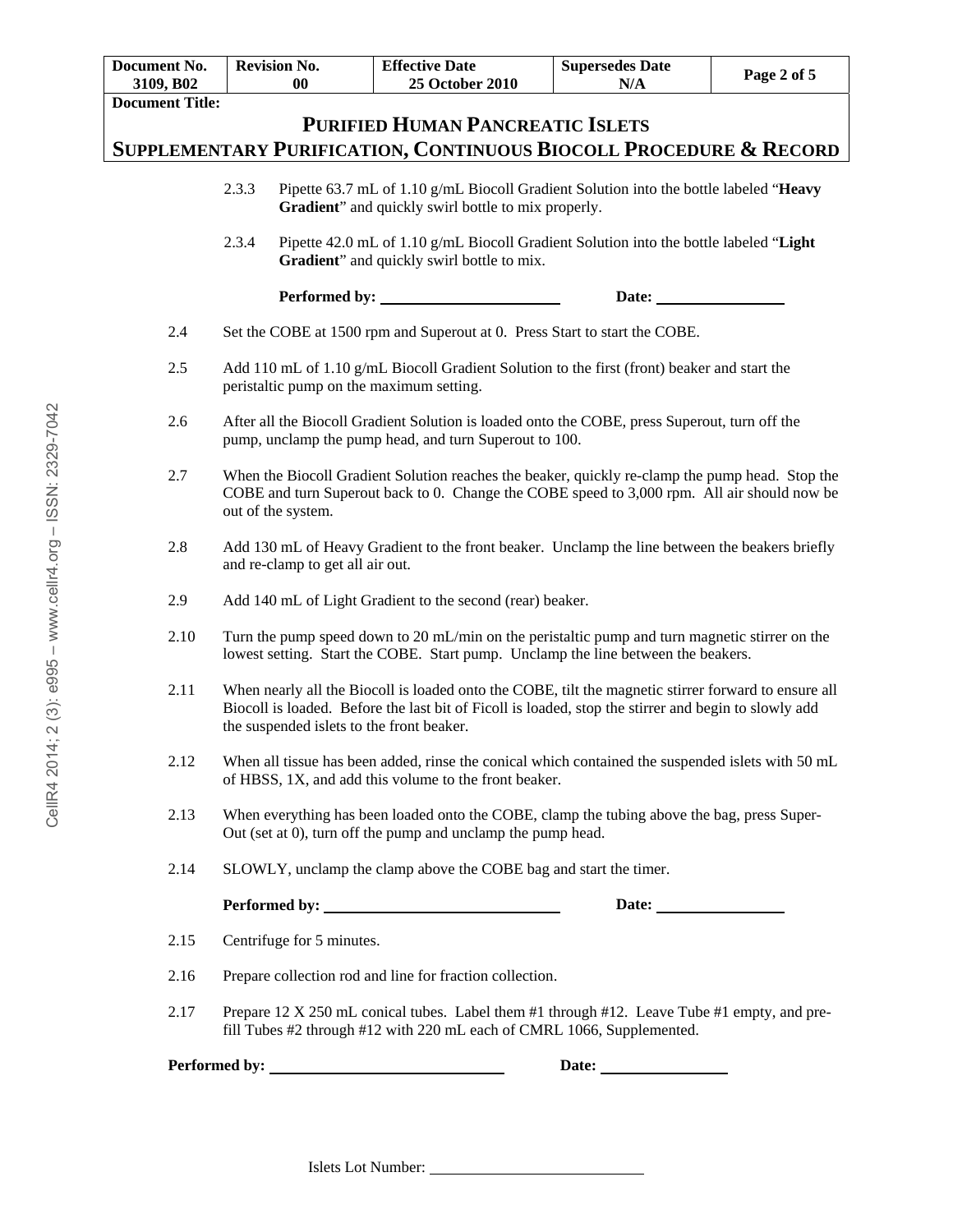| Document No.                                                                                                                                                                                                                                                                                                             | <b>Revision No.</b>                                                                                                                                                                                                                                                    | <b>Effective Date</b>  | <b>Supersedes Date</b> | Page 3 of 5 |  |  |  |  |  |
|--------------------------------------------------------------------------------------------------------------------------------------------------------------------------------------------------------------------------------------------------------------------------------------------------------------------------|------------------------------------------------------------------------------------------------------------------------------------------------------------------------------------------------------------------------------------------------------------------------|------------------------|------------------------|-------------|--|--|--|--|--|
| 3109, B02                                                                                                                                                                                                                                                                                                                | 0 <sub>0</sub>                                                                                                                                                                                                                                                         | <b>25 October 2010</b> | N/A                    |             |  |  |  |  |  |
| <b>Document Title:</b>                                                                                                                                                                                                                                                                                                   |                                                                                                                                                                                                                                                                        |                        |                        |             |  |  |  |  |  |
| <b>PURIFIED HUMAN PANCREATIC ISLETS</b>                                                                                                                                                                                                                                                                                  |                                                                                                                                                                                                                                                                        |                        |                        |             |  |  |  |  |  |
| SUPPLEMENTARY PURIFICATION, CONTINUOUS BIOCOLL PROCEDURE & RECORD                                                                                                                                                                                                                                                        |                                                                                                                                                                                                                                                                        |                        |                        |             |  |  |  |  |  |
| 2.18                                                                                                                                                                                                                                                                                                                     | After 5 minutes, slowly adjust the Superout up to 100 and begin collecting tissue into the conical<br>tubes.                                                                                                                                                           |                        |                        |             |  |  |  |  |  |
| 2.19                                                                                                                                                                                                                                                                                                                     | Collect 150 mL of effluent in Tube #1. Collect 30 mL of effluent in Tubes #2 through #12, to a<br>total volume of 250 mL in each tube.                                                                                                                                 |                        |                        |             |  |  |  |  |  |
| 2.20                                                                                                                                                                                                                                                                                                                     | When all effluent has been collected, press Stop on the COBE.                                                                                                                                                                                                          |                        |                        |             |  |  |  |  |  |
|                                                                                                                                                                                                                                                                                                                          | Date:                                                                                                                                                                                                                                                                  |                        |                        |             |  |  |  |  |  |
| 2.21                                                                                                                                                                                                                                                                                                                     | To evaluate each COBE fraction quickly, gently but thoroughly mix each fraction from Section<br>9.2.19, then quickly transfer a 0.5 mL sample to one well of a 12-well microtiter plate.                                                                               |                        |                        |             |  |  |  |  |  |
| 2.22                                                                                                                                                                                                                                                                                                                     | Stain each sample with dithizone according to the institution's procedure and observe for islets.<br>Record observations on the Biocoll Supplementary Purification Data Log for each COBE run,<br>below.                                                               |                        |                        |             |  |  |  |  |  |
| 2.23                                                                                                                                                                                                                                                                                                                     | Centrifuge the 250 mL tubes for 3 minutes at $140 \text{ X g}$ and $2^{\circ}$ C to 8 $^{\circ}$ C. Record the Packed Tissue<br>Volumes of each COBE fraction on the Biocoll Supplementary Purification Data Log for each<br>respective COBE run. Discard supernatant. |                        |                        |             |  |  |  |  |  |
| NOTE: Scoring Guidelines for purified layers in Purification Data Logs:<br>Packed Tissue Volume: estimate of the tissue volume in the individual conical tubes after they have<br>centrifuged for 3 minutes at 140 x g and 2°C to 8°C.<br>% Purity: estimate relative amount (%) of islets to total tissue.<br>$\bullet$ |                                                                                                                                                                                                                                                                        |                        |                        |             |  |  |  |  |  |

H M L D: This is the disposition for each conical tube as defined in the column header.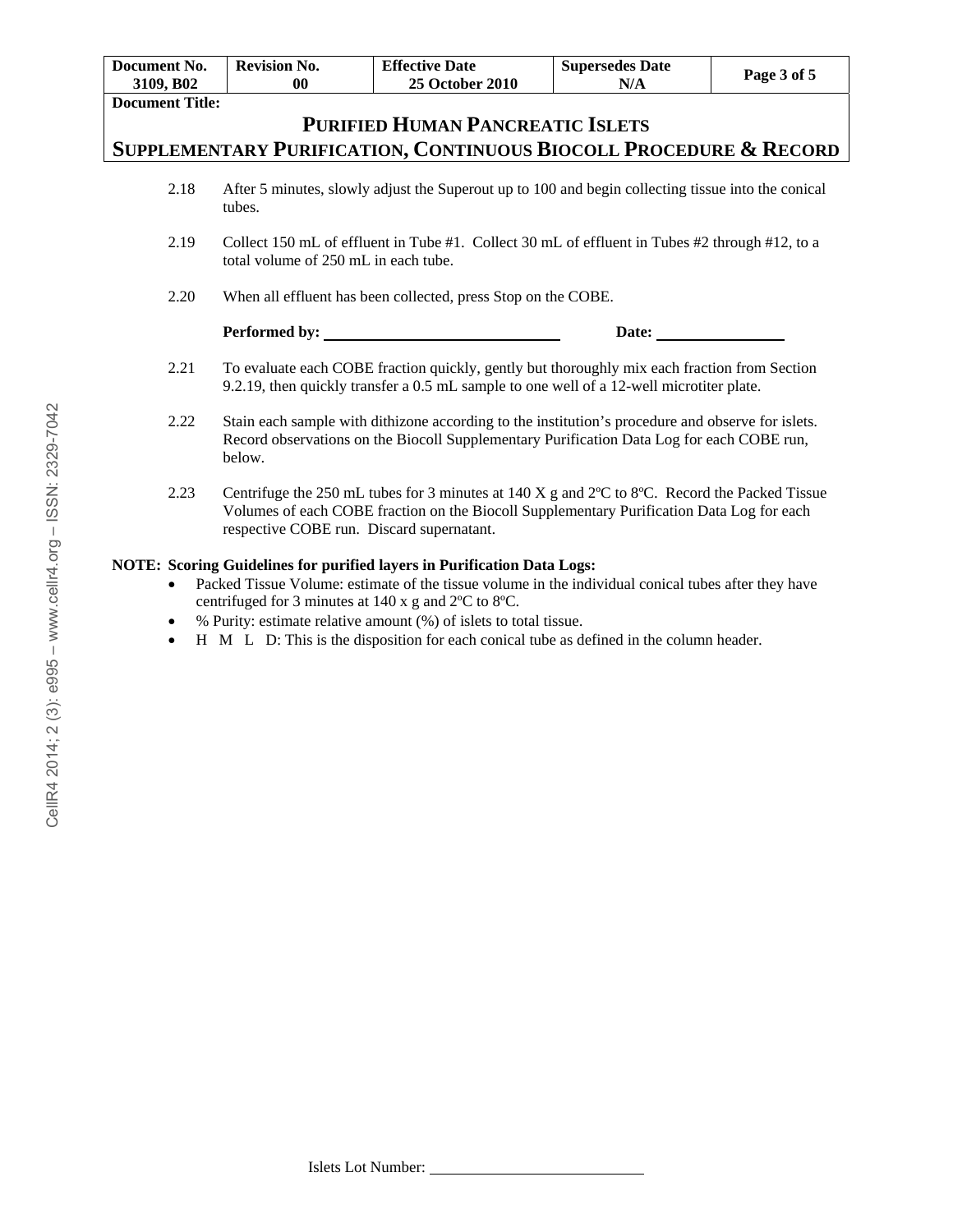| Document No.           | <b>Revision No.</b> | <b>Effective Date</b>  | <b>Supersedes Date</b> | Page 4 of 5 |
|------------------------|---------------------|------------------------|------------------------|-------------|
| 3109. B <sub>02</sub>  | 00                  | <b>25 October 2010</b> | N/A                    |             |
| <b>Document Title:</b> |                     |                        |                        |             |

# **PURIFIED HUMAN PANCREATIC ISLETS SUPPLEMENTARY PURIFICATION, CONTINUOUS BIOCOLL PROCEDURE & RECORD**

## **Supplementary Purification, Continuous Biocoll Procedure, Data Log, COBE Run #1:**

| #                       | <b>CMRL 1066,</b><br><b>Supplemented</b><br>Pre-fill Vol.<br>(mL) | <b>Fraction</b><br><b>Volume</b><br><b>Collected</b><br>(mL) | <b>Packed</b><br><b>Tissue</b><br><b>Volume</b><br>(mL) | <b>Comments</b>             | <b>Islet</b><br><b>Purity</b><br>(%) | Disposition:<br>H: High, M: Middle,<br>L: Low, D: Discard<br>(Circle One) |
|-------------------------|-------------------------------------------------------------------|--------------------------------------------------------------|---------------------------------------------------------|-----------------------------|--------------------------------------|---------------------------------------------------------------------------|
| $\mathbf{1}$            | $\boldsymbol{0}$                                                  | 150                                                          |                                                         |                             |                                      | H M L D                                                                   |
| $\boldsymbol{2}$        | 220                                                               | 30                                                           |                                                         |                             |                                      | H M L D                                                                   |
| $\mathbf{3}$            | 220                                                               | 30                                                           |                                                         |                             |                                      | H M L D                                                                   |
| $\overline{\mathbf{4}}$ | 220                                                               | 30                                                           |                                                         |                             |                                      | H M L D                                                                   |
| 5                       | 220                                                               | 30                                                           |                                                         |                             |                                      | H M L D                                                                   |
| 6                       | 220                                                               | 30                                                           |                                                         |                             |                                      | H M L D                                                                   |
| $\overline{7}$          | 220                                                               | 30                                                           |                                                         |                             |                                      | H M L D                                                                   |
| 8                       | 220                                                               | 30                                                           |                                                         |                             |                                      | H M L D                                                                   |
| 9                       | 220                                                               | 30                                                           |                                                         |                             |                                      | H M L D                                                                   |
| 10                      | 220                                                               | 30                                                           |                                                         |                             |                                      | H M L D                                                                   |
| 11                      | 220                                                               | 30                                                           |                                                         |                             |                                      | H M L D                                                                   |
| 12                      | 220                                                               | 30                                                           |                                                         |                             |                                      | H M L D                                                                   |
|                         | <b>Centrifuge Start Time</b>                                      |                                                              |                                                         | <b>Centrifuge Stop Time</b> |                                      |                                                                           |

Comments on purification:

Recorded by: <u>Date:</u> Date:

**Verified by: Date:**